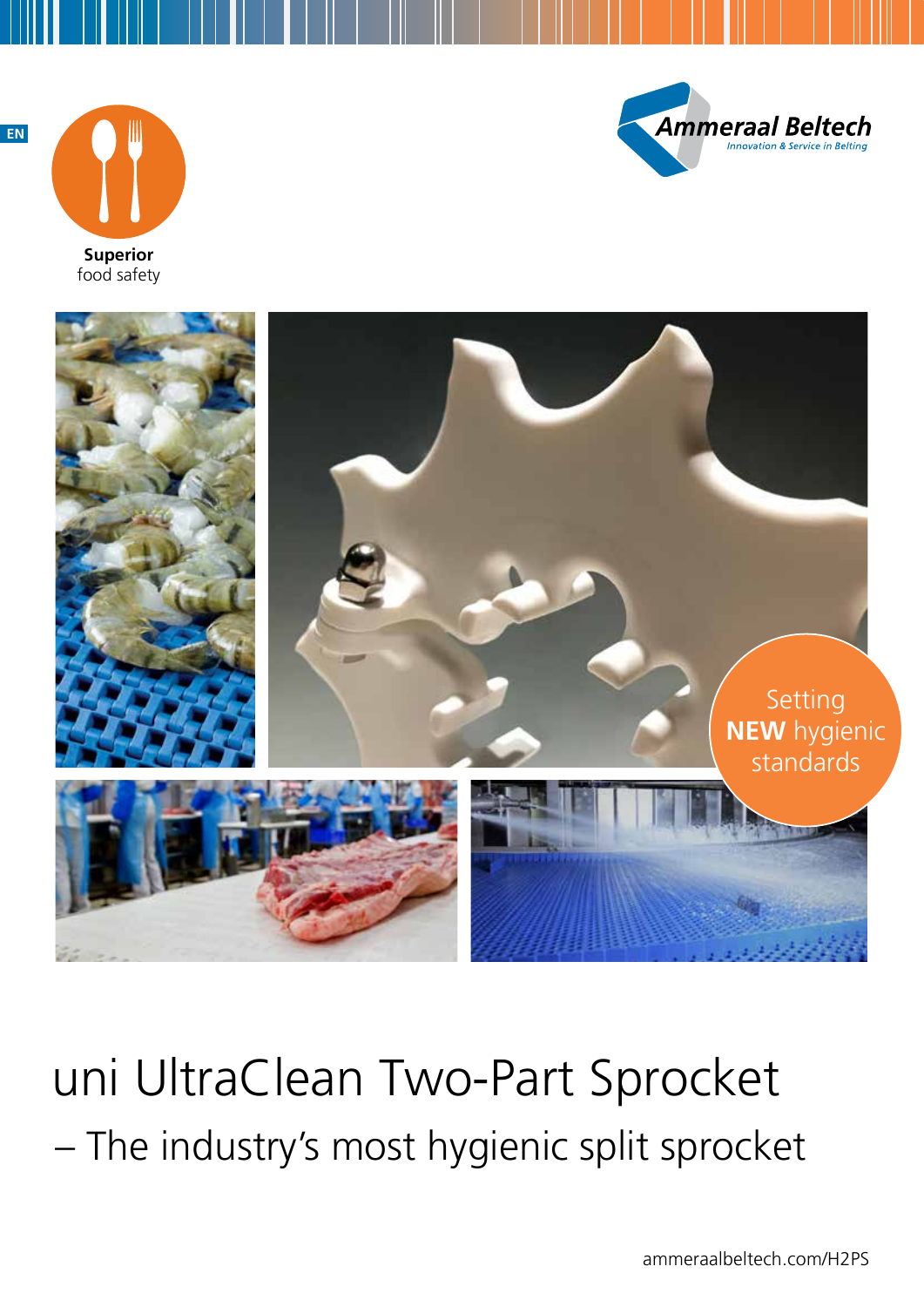# **The uni UltraClean Two-Part Sprocket – Superior in food safety!**



Ammeraal Beltech is member of European Hygienic Engineering & Design Group.



Food Grade belts comply with EC 1935/2004, EU 10/2011 and FDA standards.

With unique features that combine all the benefits of a traditional two-part sprocket system – ease of installation and replacement, less downtime and lower maintenance costs – with unparalleled

advantages in hygiene and cleaning, this innovative belt sprocket is delivering outstanding hygienic performance in demanding applications across the food industry.

### **KEY ADVANTAGES**

- Helping to prevent food ingress
- Making sprocket cleaning easier
- Making shaft cleaning easier
- Making belt cleaning easier
- Reducing water consumption
- Reducing cleaning agents consumption
- Unique cleanable retainer system

### **All features add up to outstanding cleaning performance and food safety.**

### **HYGIENIC DESIGN FEATURES**

- Rounded "backside tooth"
- Rounded "undercut"
- Unique bore design 75% less contact area with shaft
- Open split line
- Rounded open slots
- Cleaning surface reduced by 25%







cleaning



downtime



costs



water **Less**



consumption water consumption **Less**  detergent **Less** detergent

### **The UltraClean Retainer – the solution for easier cleaning**



Standard retainer rings are a food safety risk, as they make cleaning almost impossible.

To complement our hygienic sprocket solution, we have designed UltraClean retainers to fit with our uni UltraClean Two-Part Sprocket. With these newly designed retainers, you only need one retainer per sprocket, reducing the number of parts, and most importantly, **making cleaning a lot easier**.

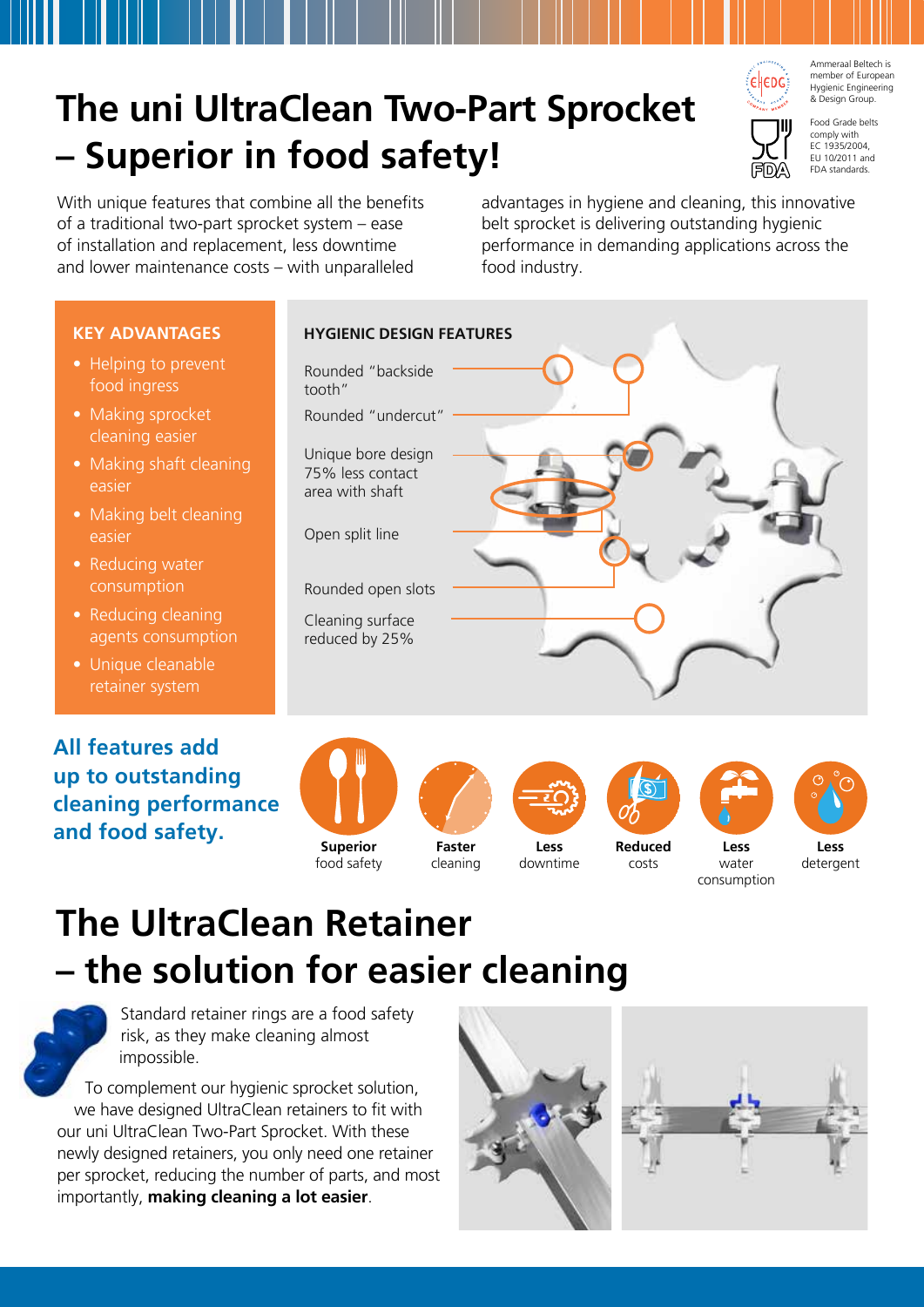## **Hygienic Score DTU Cleanability Test** Proved to be the most hygienic solution

Center for Hygienic Design at the Technical University of Denmark



During in-depth washdown testing of a selection of commonly available sprocket designs conducted by the DTU Center for Hygienic Design at the Technical University of Denmark, the uni UltraClean Two-Part Sprocket proved itself to be the **most hygienic belt sprocket system** for use in the food industry. *A procedure suitable for objective* 



*soiling, cleaning and evaluation of sprockets of different generic designs has been developed.*



*The soil was prepared with a fluorescent dye. After the cleaning procedure, UV light was used to detect residual soil.*



### **Sprocket Range**

The uni UltraClean Two-Part Sprockets are available in a wide range of tooth numbers and popular metric and imperial bore sizes to fit most existing systems.

uni UltraClean Two-Part Sprockets are available for belt series commonly used in the food industry:

- uni MPB
- uni ECB
- uni BLB
- uni S-MPB
- uni SNB M2
- uni M-ONB
- uni M-SNB
- uni M-TTB
- uni Flex ASB



*Find all technical information about the new sprockets on the datasheets available online at* **www.unichains.com** *&* **www.ammeraalbeltech.com**